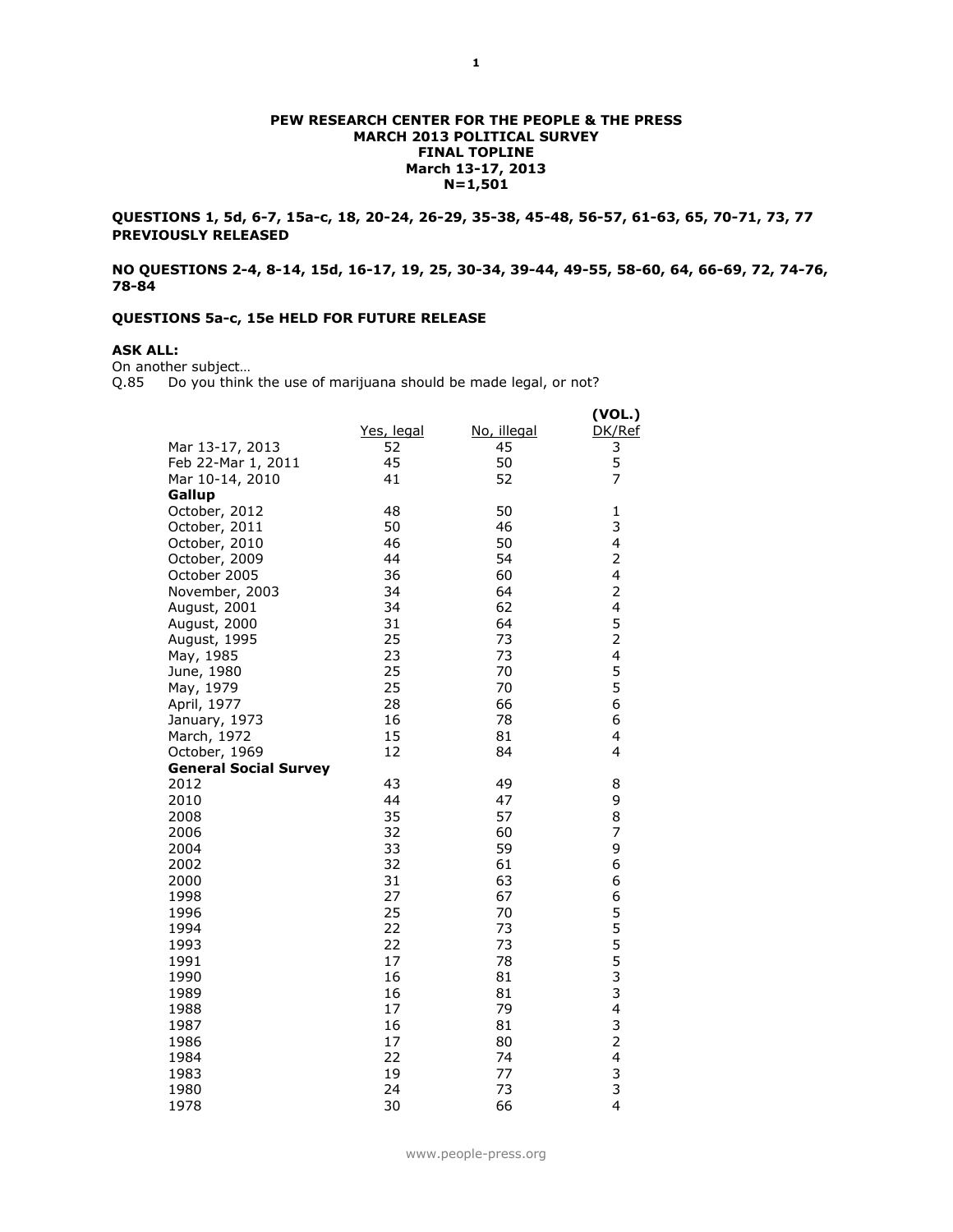|  | <b>Q.85 CONTINUED</b> |  |
|--|-----------------------|--|
|--|-----------------------|--|

| <b>Q.85 CONTINUED</b> |            |             | (VOL.) |
|-----------------------|------------|-------------|--------|
|                       | Yes, legal | No, illegal | DK/Ref |
| 1976                  | 28         | 69          |        |
| 1975                  | 20         | 74          |        |
| 1973                  | 1 Q        | 79          |        |

## **ASK ALL:**

Q.86 Please tell me whether you agree or disagree with each of the following statements. First, do you agree or disagree that **[INSERT ITEM; RANDOMIZE]**? What about **[NEXT ITEM]**? **[IF NECESSARY:** Do you agree or disagree that **(ITEM)**?**]**

|    |                                                                               | Agree | Disagree | (VOL.)<br>DK/Ref |
|----|-------------------------------------------------------------------------------|-------|----------|------------------|
| a. | For most people the use of marijuana leads                                    |       |          |                  |
|    | to the use of hard drugs                                                      |       |          |                  |
|    | Mar 13-17, 2013                                                               | 38    | 58       | 4                |
|    | Gallup: April, 1977                                                           | 60    | 31       |                  |
| b. | Government efforts to enforce marijuana laws<br>cost more than they are worth |       |          |                  |
|    | Mar 13-17, 2013                                                               | 77    | フ3       |                  |

# **ASK ALL:**<br>0.87 If

If people were using marijuana around you, would that make you feel UNcomfortable, or not?

Mar 13-17

| 2013 |                                   |
|------|-----------------------------------|
| 51   | Would make you feel uncomfortable |
| 48   | Not                               |
|      | Don't know/Refused (VOL.)         |

# **ASK ALL:**<br>Q.88 Do

Do you think marijuana does or does not have legitimate medical uses?

## **TREND FOR COMPARISON:**

|           |                           | <b>ABC News</b>   |
|-----------|---------------------------|-------------------|
| Mar 13-17 |                           | May               |
| 2013      |                           | 1997 <sup>1</sup> |
| 77        | Does                      | 58                |
| 16        | Does not                  | 34                |
|           | Don't know/Refused (VOL.) | 8                 |

# **ASK ALL:**

Q.89 As you may know, some states have decided to allow marijuana use, but it is still prohibited under federal law. Do you think the federal government should or should not enforce federal marijuana laws in these states?

### Mar 13-17

2013

- 35 Should<br>60 Should
- 60 Should not<br>5 Don't know
- 5 Don't know/Refused **(VOL.)**

 $\overline{a}$ 

 $1$  Results from ABC News May 1997 are shown as a trend for comparison because of differences in the context in which questions were asked.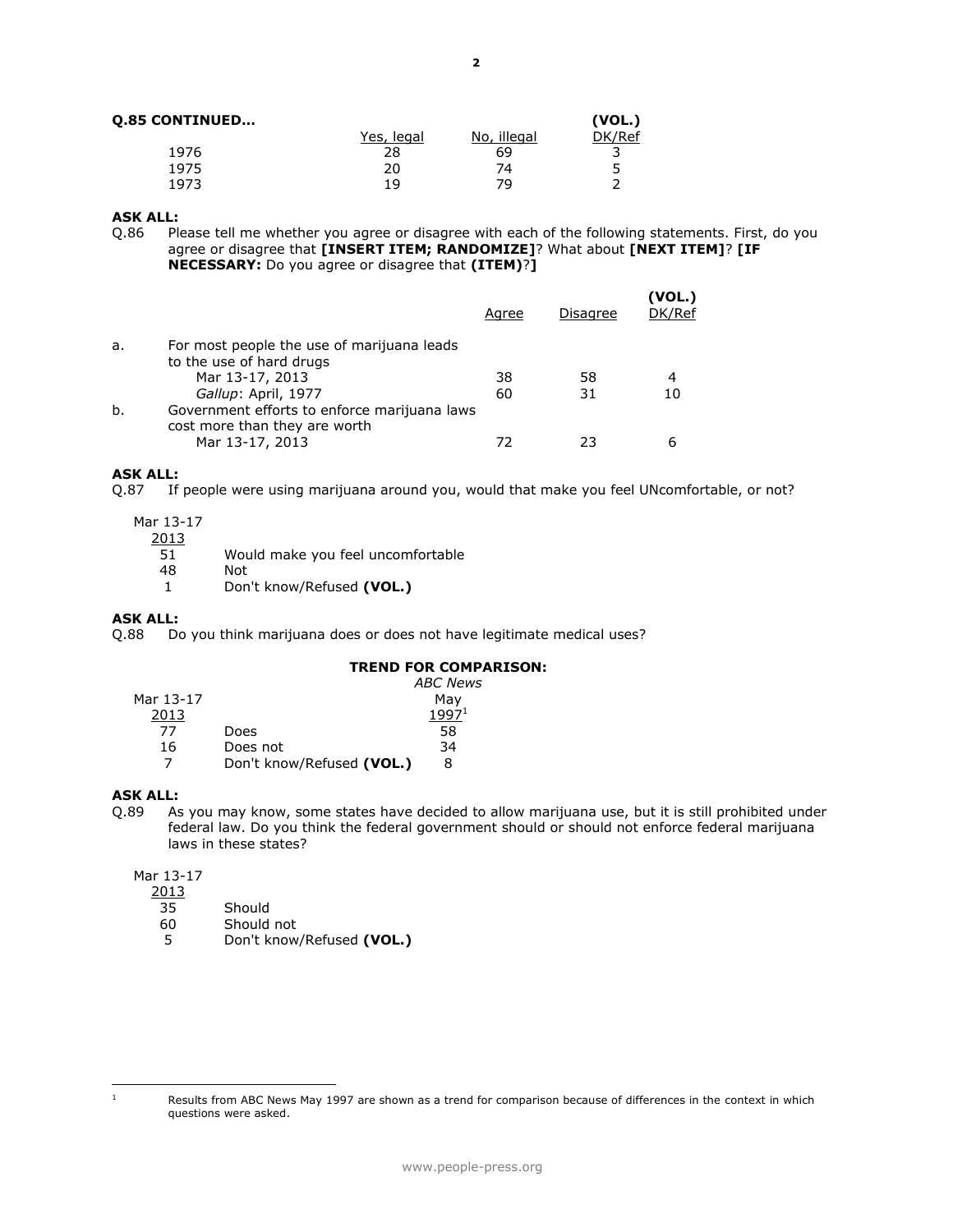# **ASK ALL:**<br>0.90 Ke

Keeping in mind that all of your answers in this survey are confidential, have you, yourself, ever happened to try marijuana?

|           |                             |                |      |      |        | ----------------Gallup ---------------- |       |        |      |      |
|-----------|-----------------------------|----------------|------|------|--------|-----------------------------------------|-------|--------|------|------|
| Mar 13-17 |                             | Mar 10-14 June |      | Feb  | Sept   | Mav                                     | April | Jan    | Mar  | Oct  |
| 2013      |                             | 2010           | 2003 | 2001 | 1999   | 1985                                    | 1977  | 1973   | 1972 | 1969 |
| 48        | Yes                         | 40             | 38   | 38   | 34     | 33                                      | 24    |        |      |      |
| 51        | No                          | 58             | 61   | 60   | 66     | 67                                      | 76    | 88     | 89   | 94   |
|           | Don't know/Refused (VOL.) 2 |                |      |      | $\ast$ |                                         |       | $\ast$ |      |      |

#### **ASK IF EVER TRIED MARIJUANA (Q.90=1) [N=680]:**

Q.91 Have you used marijuana in the past year, or not?

Mar 13-17

2013

25 Yes, used in past year

75 No, not in past year

\* Don't know/Refused **(VOL.)**

#### **ASK IF USED MARIJUANA IN PAST YEAR (Q.91=1) [N=146]:**

Q.92 In the past year, did you use marijuana **[RANDOMIZE:** for a medical issue OR just for fun**]**?

Mar 13-17

- $\frac{2013}{30}$ 
	- Medical issue
- 47 Just for fun
- 23 Both **(VOL.)**
- 0 Don't know/Refused **(VOL.)**

#### **NO QUESTIONS 93-97**

#### **QUESTIONS 98-102 PREVIOUSLY RELEASED**

#### **ASK ALL:**

PARTY In politics TODAY, do you consider yourself a Republican, Democrat, or independent? **ASK IF INDEP/NO PREF/OTHER/DK/REF (PARTY=3,4,5,9):**

PARTYLN As of today do you lean more to the Republican Party or more to the Democratic Party?

|                      |            |          |                        | (VOL.) | (VOL.) |        |            |            |
|----------------------|------------|----------|------------------------|--------|--------|--------|------------|------------|
|                      |            |          |                        | No     | Other  | (VOL.) | Lean       | Lean       |
|                      | Republican | Democrat | Independent preference |        | party  | DK/Ref | <u>Rep</u> | <u>Dem</u> |
| Mar 13-17, 2013      | 26         | 33       | 34                     | 3      |        | 3      | 14         | 15         |
| Feb. 13-18, 2013     | 22         | 32       | 41                     | 2      | $\ast$ | 2      | 15         | 19         |
| Jan 9-13, 2013       | 25         | 32       | 38                     | 2      | $\ast$ | 2      | 15         | 16         |
| Dec 17-19, 2012      | 21         | 32       | 38                     | 4      | $\ast$ | 4      | 15         | 14         |
| Dec 5-9, 2012        | 23         | 33       | 38                     | 3      | 1      | 2      | 14         | 19         |
| Oct 31-Nov 3, 2012   | 26         | 34       | 34                     | 3      | 1      | 3      | 13         | 16         |
| Oct 24-28, 2012      | 28         | 33       | 33                     | 4      | $\ast$ | 2      | 12         | 16         |
| Oct 4-7, 2012        | 27         | 31       | 36                     | 3      | 1      | 3      | 15         | 15         |
| Sep 12-16, 2012      | 24         | 35       | 36                     | 2      | $\ast$ | 2      | 14         | 16         |
| Jul 16-26, 2012      | 22         | 33       | 38                     | 4      | $\ast$ | 3      | 14         | 15         |
| Jun 28-Jul 9, 2012   | 24         | 33       | 37                     | 3      | $\ast$ | 3      | 15         | 17         |
| Jun 7-17, 2012       | 24         | 33       | 39                     | 2      | $\ast$ | 2      | 17         | 17         |
| May 9-Jun 3, 2012    | 24         | 32       | 36                     | 4      | $\ast$ | 4      | 13         | 14         |
| Apr 4-15, 2012       | 24         | 31       | 39                     | 3      | $\ast$ | 2      | 15         | 15         |
| Mar 7-11, 2012       | 24         | 34       | 36                     | 3      | 1      | 2      | 16         | 17         |
| Feb 8-12, 2012       | 26         | 32       | 36                     | 4      | 1      | 2      | 13         | 17         |
| <b>Yearly Totals</b> |            |          |                        |        |        |        |            |            |
| 2012                 | 24.7       | 32.6     | 36.4                   | 3.1    | .5     | 2.7    | 14.4       | 16.1       |
| 2011                 | 24.3       | 32.3     | 37.4                   | 3.1    | .4     | 2.5    | 15.7       | 15.6       |
| 2010                 | 25.2       | 32.7     | 35.2                   | 3.6    | .4     | 2.8    | 14.5       | 14.1       |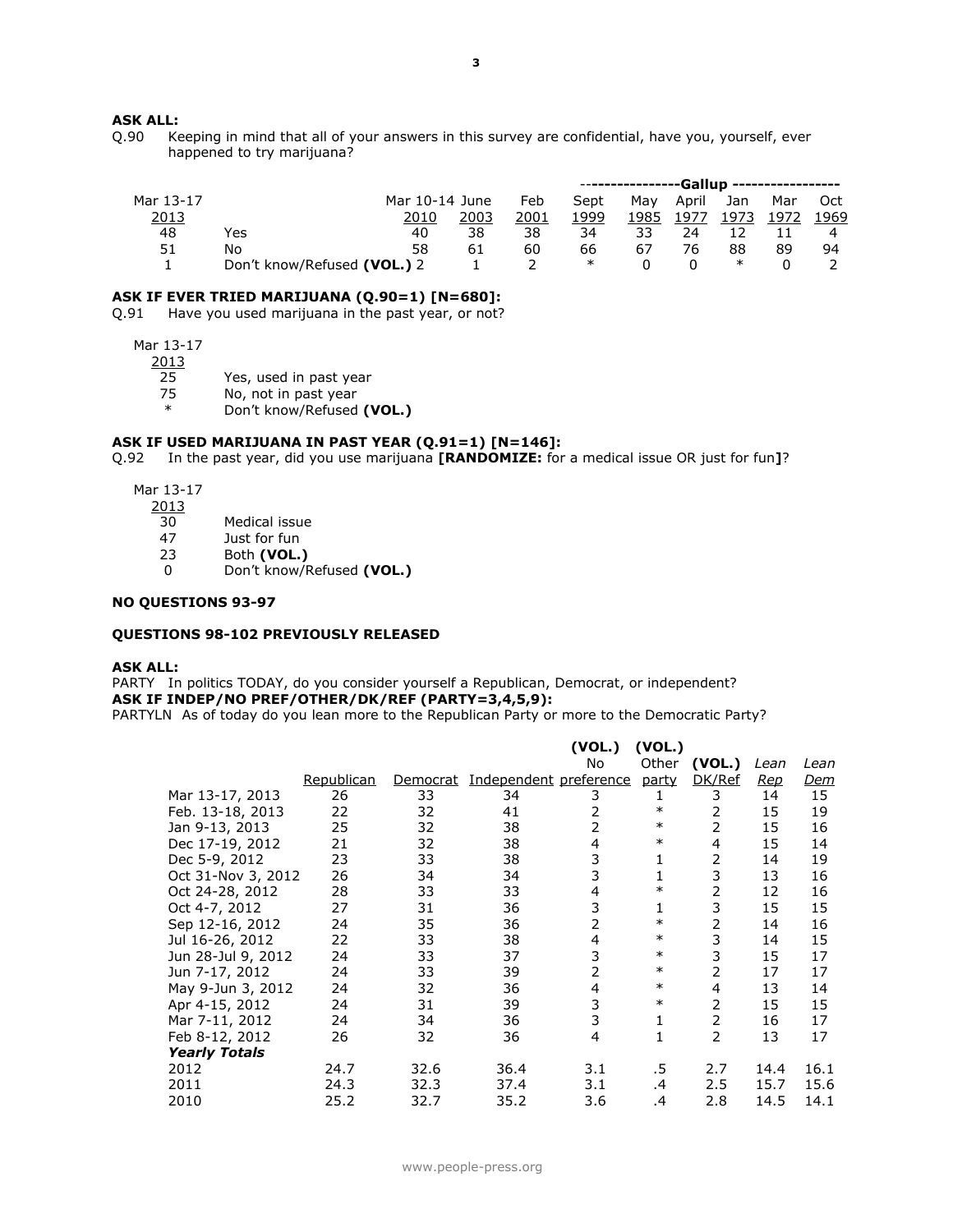## **PARTY/PARTYLN CONTINUED …**

|                   |            |          |                        | (VOL.)   | (VOL.)    |        |            |            |
|-------------------|------------|----------|------------------------|----------|-----------|--------|------------|------------|
|                   |            |          |                        | No       | Other     | (VOL.) | Lean       | Lean       |
|                   | Republican | Democrat | Independent preference |          | party     | DK/Ref | <u>Rep</u> | <u>Dem</u> |
| 2009              | 23.9       | 34.4     | 35.1                   | 3.4      | .4        | 2.8    | 13.1       | 15.7       |
| 2008              | 25.7       | 36.0     | 31.5                   | 3.6      | $\cdot$ 3 | 3.0    | 10.6       | 15.2       |
| 2007              | 25.3       | 32.9     | 34.1                   | 4.3      | .4        | 2.9    | 10.9       | 17.0       |
| 2006              | 27.8       | 33.1     | 30.9                   | 4.4      | $\cdot$ 3 | 3.4    | 10.5       | 15.1       |
| 2005              | 29.3       | 32.8     | 30.2                   | 4.5      | $\cdot$ 3 | 2.8    | 10.3       | 14.9       |
| 2004              | 30.0       | 33.5     | 29.5                   | 3.8      | .4        | 3.0    | 11.7       | 13.4       |
| 2003              | 30.3       | 31.5     | 30.5                   | 4.8      | $.5\,$    | 2.5    | 12.0       | 12.6       |
| 2002              | 30.4       | 31.4     | 29.8                   | 5.0      | .7        | 2.7    | 12.4       | 11.6       |
| 2001              | 29.0       | 33.2     | 29.5                   | 5.2      | .6        | 2.6    | 11.9       | 11.6       |
| 2001 Post-Sept 11 | 30.9       | 31.8     | 27.9                   | 5.2      | .6        | 3.6    | 11.7       | 9.4        |
| 2001 Pre-Sept 11  | 27.3       | 34.4     | 30.9                   | 5.1      | .6        | 1.7    | 12.1       | 13.5       |
| 2000              | 28.0       | 33.4     | 29.1                   | 5.5      | $.5\,$    | 3.6    | 11.6       | 11.7       |
| 1999              | 26.6       | 33.5     | 33.7                   | 3.9      | $.5\,$    | 1.9    | 13.0       | 14.5       |
| 1998              | 27.9       | 33.7     | 31.1                   | 4.6      | .4        | 2.3    | 11.6       | 13.1       |
| 1997              | 28.0       | 33.4     | 32.0                   | 4.0      | .4        | 2.3    | 12.2       | 14.1       |
| 1996              | 28.9       | 33.9     | 31.8                   | 3.0      | .4        | 2.0    | 12.1       | 14.9       |
| 1995              | 31.6       | 30.0     | 33.7                   | 2.4      | .6        | 1.3    | 15.1       | 13.5       |
| 1994              | 30.1       | 31.5     | 33.5                   | 1.3      | $- -$     | 3.6    | 13.7       | 12.2       |
| 1993              | 27.4       | 33.6     | 34.2                   | 4.4      | 1.5       | 2.9    | 11.5       | 14.9       |
| 1992              | 27.6       | 33.7     | 34.7                   | $1.5\,$  | $\Omega$  | 2.5    | 12.6       | 16.5       |
| 1991              | 30.9       | 31.4     | 33.2                   | $\Omega$ | 1.4       | 3.0    | 14.7       | 10.8       |
| 1990              | 30.9       | 33.2     | 29.3                   | 1.2      | 1.9       | 3.4    | 12.4       | 11.3       |
| 1989              | 33         | 33       | 34                     |          | --        | --     | --         | --         |
| 1987              | 26         | 35       | 39                     |          |           | --     |            |            |

#### **ASK REPUBLICANS AND REPUBLICAN LEANERS ONLY (PARTY=1 OR PARTYLN=1) [N=623]:**

TEAPARTY3 From what you know, do you agree or disagree with the Tea Party movement, or don't you have an opinion either way?

| Mar 13-17 |                         | Feb 13-18 | Jan 9-13      |
|-----------|-------------------------|-----------|---------------|
| 2013      |                         | 2013      | 2013          |
| 43        | Agree                   | 36        | 35            |
|           | <b>Disagree</b>         |           | 10            |
| 47        | No opinion either way   | 52        | 51            |
|           | Haven't heard of (VOL.) |           | $\mathcal{P}$ |
|           | Refused (VOL.)          |           |               |